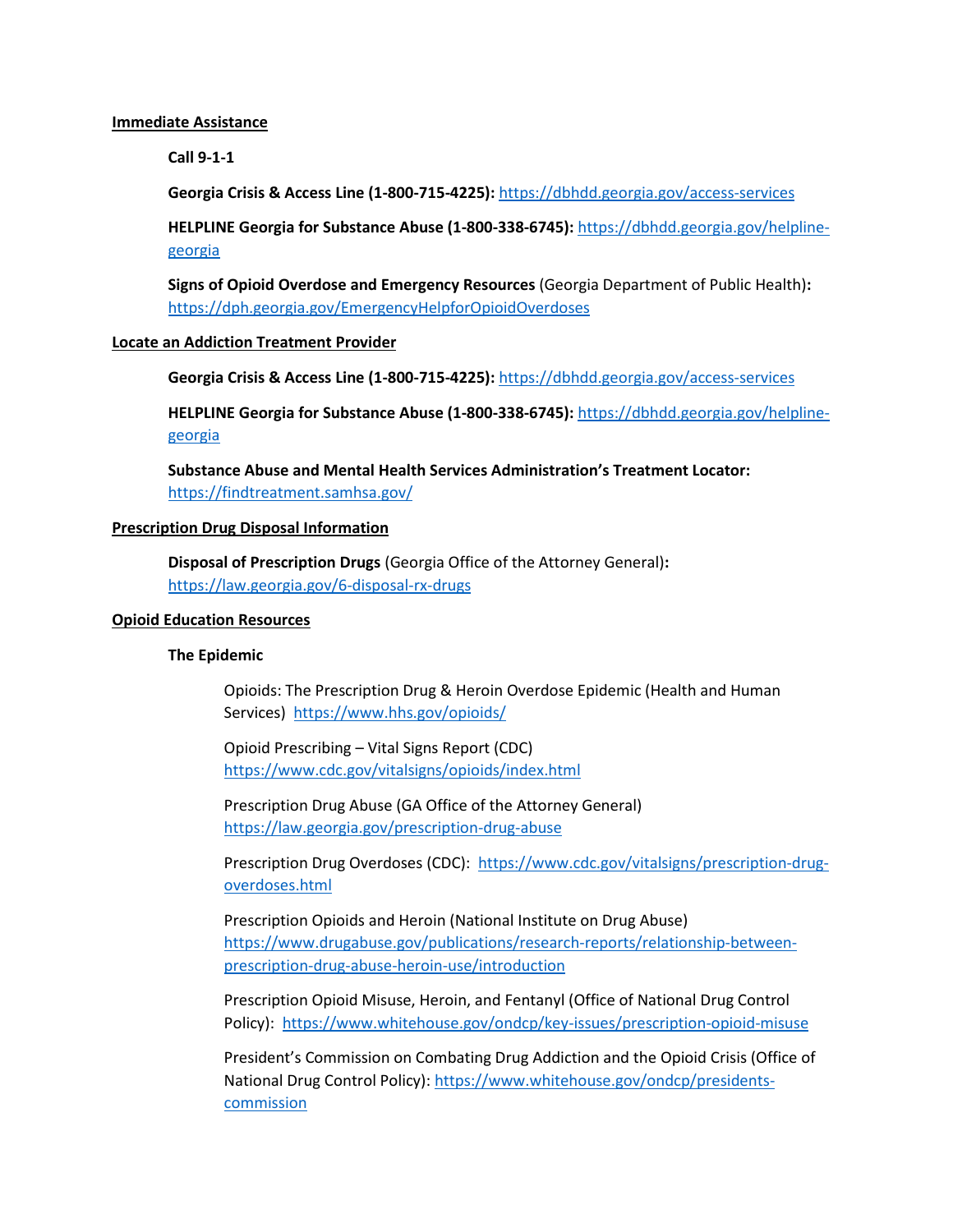Informational Bulletin on Best Practices for Addressing Prescription Opioid Overdoses, Misuse and Addiction (Centers for Medicare & Medicaid Services (CMS)): <https://www.medicaid.gov/federal-policy-guidance/downloads/cib-02-02-16.pdf>

#### **The Drugs**

Heroin Resource Page (National Institute on Drug Abuse): <https://www.drugabuse.gov/drugs-abuse/heroin>

Opioid Resource Page (National Institute on Drug Abuse): <https://www.drugabuse.gov/drugs-abuse/opioids>

Opioid Resource Page (Substance Abuse and Mental Health Services Administration): <https://www.samhsa.gov/atod/opioids>

# **Addiction & Prevention**

Addictive Diseases (Georgia Department of Behavioral Health and Developmental Disabilities)<https://dbhdd.georgia.gov/addictive-diseases>

Opioid Overdose Prevention Toolkit (Substance Abuse and Mental Health Services Administration): [https://store.samhsa.gov/product/Opioid-Overdose-Prevention-](https://store.samhsa.gov/product/Opioid-Overdose-Prevention-Toolkit-Updated-2016/All-New-Products/SMA16-4742)[Toolkit-Updated-2016/All-New-Products/SMA16-4742](https://store.samhsa.gov/product/Opioid-Overdose-Prevention-Toolkit-Updated-2016/All-New-Products/SMA16-4742)

Prescription Drug Misuse and Abuse (Substance Abuse and Mental Health Services Administration): <https://www.samhsa.gov/prescription-drug-misuse-abuse>

Screening and Assessing Adolescents for Substance Use Disorders (Substance Abuse and Mental Health Services Administration): *[https://store.samhsa.gov/product/TIP-31-](https://store.samhsa.gov/product/TIP-31-Screening-and-Assessing-Adolescents-for-Substance-Use-Disorders/SMA12-4079) [Screening-and-Assessing-Adolescents-for-Substance-Use-Disorders/SMA12-4079](https://store.samhsa.gov/product/TIP-31-Screening-and-Assessing-Adolescents-for-Substance-Use-Disorders/SMA12-4079)*

Substance Abuse Prevention (Georgia Department of Behavioral Health and Developmental Disabilities): <https://dbhdd.georgia.gov/substance-abuse-prevention>

For Teens (National Institute on Drug Abuse): <https://teens.drugabuse.gov/>

### **Prescribing Opioids**

Georgia Prescription Drug Monitoring Program Information (DPH): https://gdna.georgia.gov/georgia-prescription-drug-monitoring-program-ga-pdmp

Guideline for Prescribing Opioids for Chronic Pain (CDC): <https://www.cdc.gov/drugoverdose/prescribing/guideline.html>

# **How to Contact Law Enforcement / Report a Complaint**

**Drug Enforcement Administration**: [https://www.deadiversion.usdoj.gov/tips\\_online.htm](https://www.deadiversion.usdoj.gov/tips_online.htm)

**Georgia Board of Pharmacy**: [https://gbp.georgia.gov/webform/georgia-professional-licensure](https://gbp.georgia.gov/webform/georgia-professional-licensure-complaint-form)[complaint-form](https://gbp.georgia.gov/webform/georgia-professional-licensure-complaint-form)

**Georgia Bureau of Investigation**